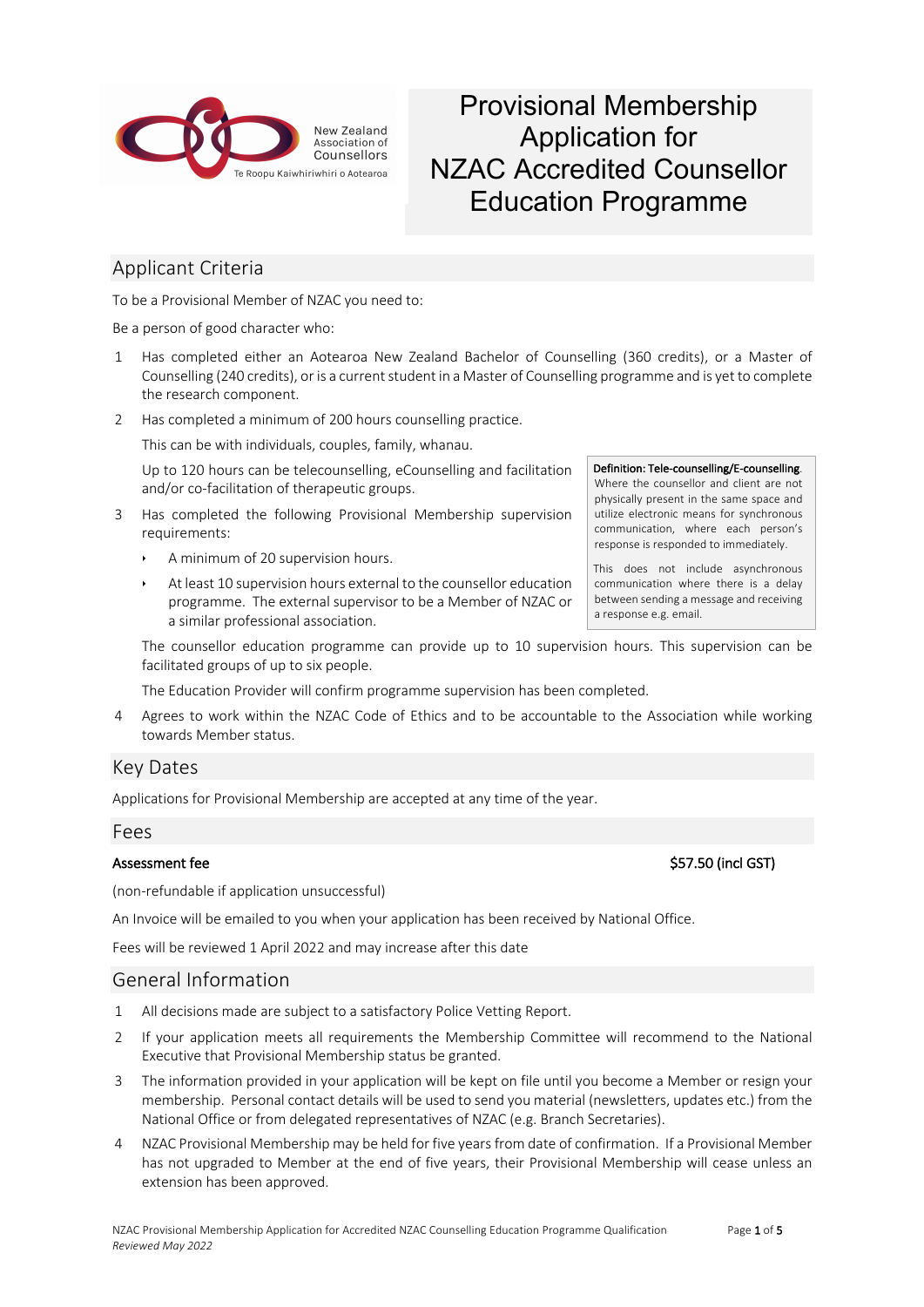- 5 The steps for upgrade to Member begin once you are a Provisional Member.
- 6 For the duration of Provisional Membership, you are required to have a NZAC Registered Supervisor who has been a Member for a minimum of 5 years.
- 7 If the application is completed on paper, scan and email to membership@nzac.org.nz
- 8 Keep a copy of your application.
- 9 If assistance is required please contact the Membership Manager: membership@nzac.org.nz or refer to the information at http://www.nzac.org.nz/membership.cfm

After submitting your application email membership@nzac.org.nz to notify NZAC your application is ready for assessment.

# Applicant Checklist

- ☐ Your written application
- ☐ A letter from your Education Provider confirming you have met the current requirements for Provisional Membership to be submitted with this application
- ☐ Enclosed personal disclosure statements or other advertising material such as business cards, where applicable
- ☐ For non-NZ Citizens, evidence of either New Zealand Residency or a valid New Zealand Work Visa
- ☐ Completed Applicant section on Police Vetting form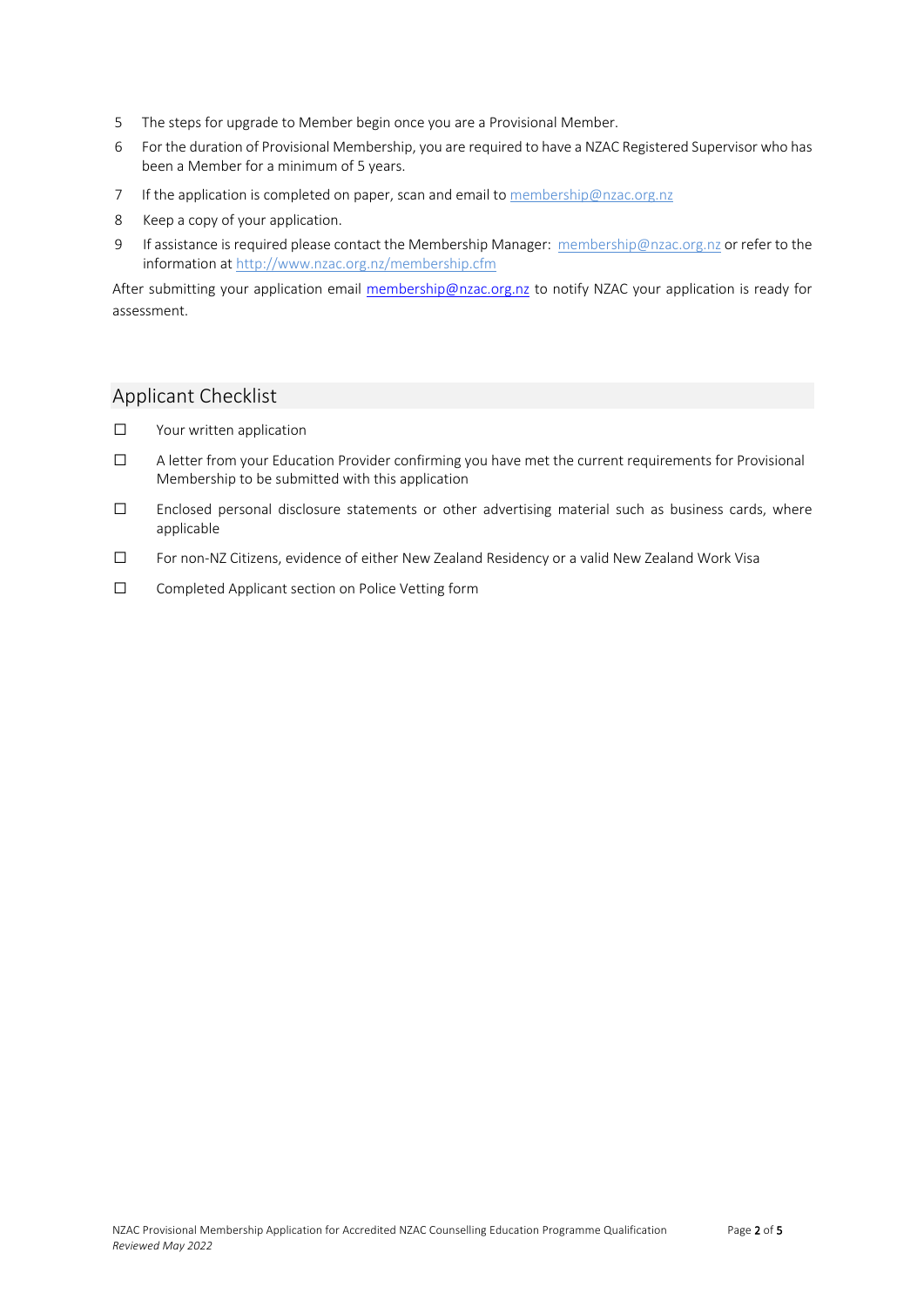

| Date received       |  |
|---------------------|--|
| (Official use only) |  |

# Section 1

Provisional Membership Application for NZAC Accredited Counselling Programme

| <b>First Names</b>       |  |
|--------------------------|--|
| Family Name              |  |
| Your preferred name      |  |
| Date of Birth            |  |
| NZ Citizenship status    |  |
| Ethnicity                |  |
| Iwi/Hapu (if applicable) |  |
| Postal Address           |  |
|                          |  |
| Town/City                |  |
| Post Code                |  |
| Home Phone Number        |  |
| Work Phone Number        |  |
| Mobile Number            |  |
| <b>Email Address</b>     |  |
| Website (if applicable)  |  |

### Counselling Education Provider

| Counsellor education provider        |  |
|--------------------------------------|--|
| NZQA Level of Programme<br>completed |  |
| Date when programme completed        |  |
| Title of Programme                   |  |
|                                      |  |

### Supervision

| Name of External Supervisor |  |
|-----------------------------|--|
| Professional Association of |  |
| Supervisor                  |  |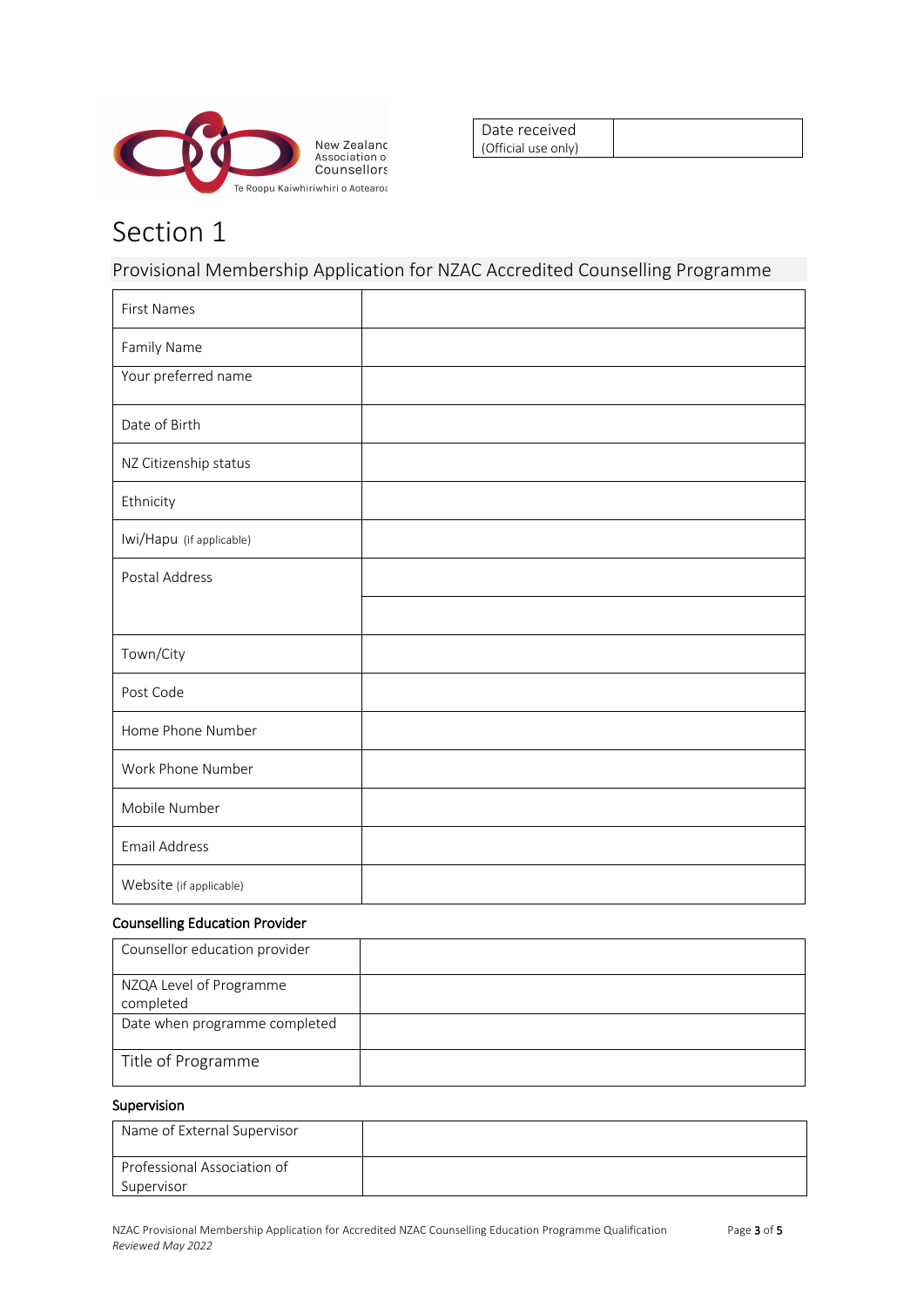# Section 2

Please circle responses as applicable.

# Criminal Conviction or Charges Declaration

Do you have any criminal convictions, or are you under investigation, or have any charges pending in New Zealand or in any other country, other than minor traffic infringements? Yes No

If "Yes" attach a detailed statement of explanation.

NOTE: All applicants with previous convictions may be required to interview with a Special Panel in accordance with the NZAC's Good Character Policy before any decision about membership can be made. This will be at your own cost.

### Professional Conduct Declaration

- 1 Are you or have you ever been the subject of formal professional disciplinary proceedings that have been upheld in New Zealand or another country?
- 2 Are you or have you ever been the subject of a complaint that was upheld to the NZ Health and Disability Commissioner, or an equivalent officer in another country? Yes No
- 3 Have you ever applied, withdrawn or been declined for registration as a health practitioner? Yes No
- 4 Are you currently a member of any other professional association representing External variance of any other professional association representing ves No<br>counselling, psychotherapy, health or social services field?

Name of professional association:

You are required to supply a letter from this association to say that you were/are not subject to any concern(s) / complaint(s) about your practice.

5 Have you previously been a member of any other professional association representing riave you previously been a member of any other professional association representing Yes No

Name of professional association:

You are required to supply a letter from this association to say that you were/are not subject to any concern(s) / complaint(s) about your practice.

If you have answered "Yes" to any of the questions above, attach a detailed statement outlining the issues and any sanctions.